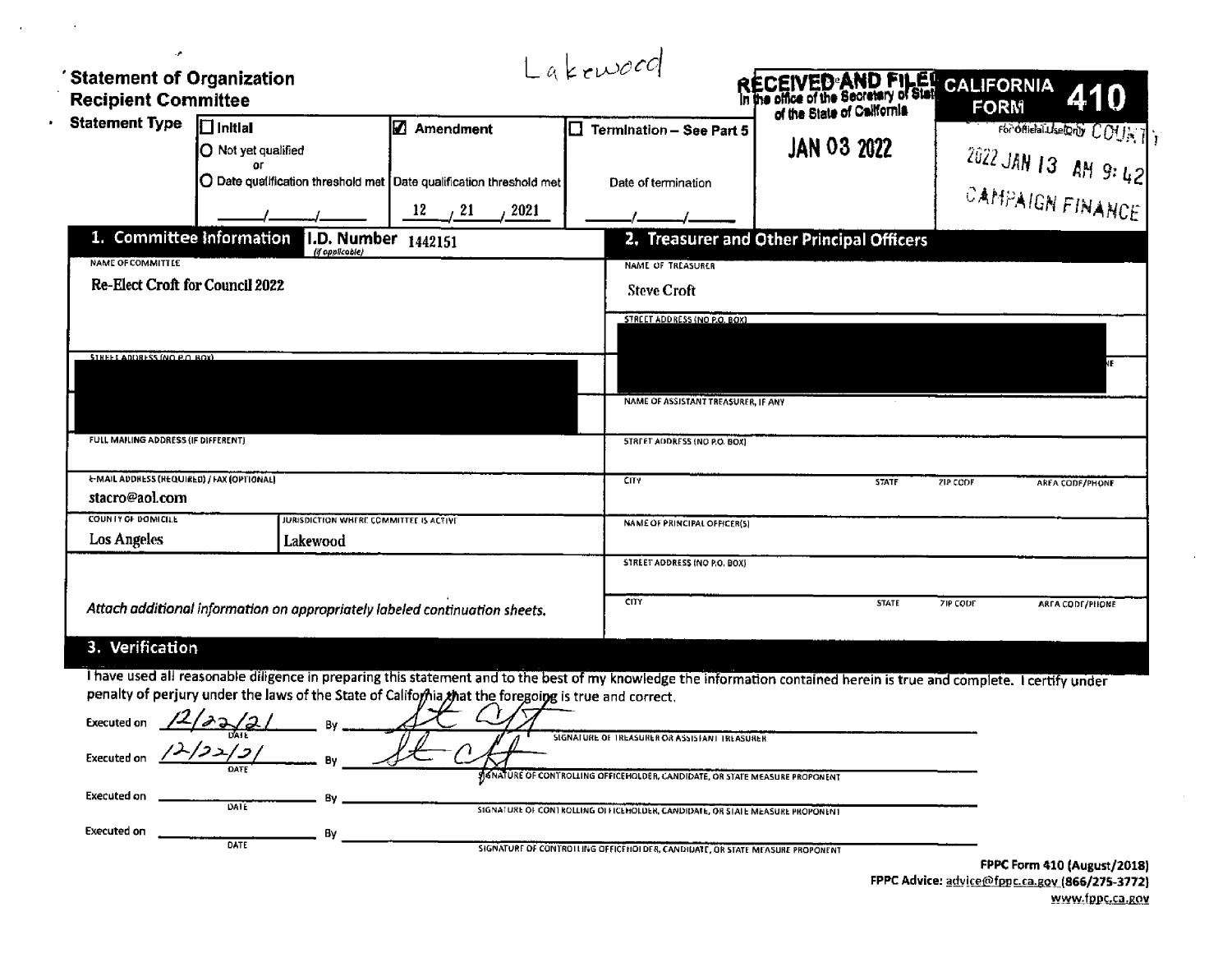| Statement of Organization<br>Recipient Committee                                                                                                                                                                                                                   |                                                                           |                                                                                                                        | CALIFORNIA 410<br><b>FORM</b>                          |
|--------------------------------------------------------------------------------------------------------------------------------------------------------------------------------------------------------------------------------------------------------------------|---------------------------------------------------------------------------|------------------------------------------------------------------------------------------------------------------------|--------------------------------------------------------|
| <b>INSTRUCTIONS ON REVERSE</b><br>COMMITTEE NAME<br>Re-Elect Croft for Council 2022                                                                                                                                                                                |                                                                           |                                                                                                                        | D. NUMBER                                              |
|                                                                                                                                                                                                                                                                    |                                                                           |                                                                                                                        | 1442151                                                |
| All committees must list the financial institution where the campaign bank account is located.                                                                                                                                                                     |                                                                           |                                                                                                                        |                                                        |
| NAME OF FINANCIAL INSTITUTION<br>Farmers & Merchants Bank                                                                                                                                                                                                          | AREA CODE/PHONE<br>562 602-8378                                           |                                                                                                                        |                                                        |
| ADDRESS                                                                                                                                                                                                                                                            |                                                                           | ZIP CODE<br><b>STATE</b>                                                                                               |                                                        |
| 4909 Lakewood Blvd<br>4. Type of Committee Complete the applicable sections.                                                                                                                                                                                       | Lakewood                                                                  | 90712<br>- CA                                                                                                          |                                                        |
| <b>Controlled Committee</b>                                                                                                                                                                                                                                        |                                                                           |                                                                                                                        |                                                        |
| • List the name of each controlling officeholder, candidate, or state measure proponent. If candidate or officeholder controlled,                                                                                                                                  |                                                                           |                                                                                                                        |                                                        |
| also list the elective office sought or held, and district number, if any, and the year of the election.<br>· List the political party with which each officeholder or candidate is affiliated or check "nonpartisan." Stating "No party preference" is acceptable |                                                                           |                                                                                                                        |                                                        |
| · If this committee acts jointly with another controlled committee, list the name and identification number of the other controlled committee.                                                                                                                     |                                                                           |                                                                                                                        |                                                        |
| NAME OF CANDIDATE/OFFICEHOLDER/STATE MEASURE PROPONENT                                                                                                                                                                                                             | ELECTIVE OFFICE SOUGHT OR HELD<br>(INCLUDE DISTRICT NUMBER IF APPLICABLE) | YEAR OF<br>ELECTION<br><b>PARTY</b><br>CHECK ONE                                                                       |                                                        |
| Steve Croft                                                                                                                                                                                                                                                        | Lakewood City Council                                                     |                                                                                                                        | 2022 Nonpartisan Partisan (list political party below) |
|                                                                                                                                                                                                                                                                    |                                                                           |                                                                                                                        | Nonpartisan Partisan (list political party below)      |
|                                                                                                                                                                                                                                                                    |                                                                           |                                                                                                                        |                                                        |
| Primarily Formed Committee Primarily formed to support or oppose specific candidates or measures in a single election. List below:                                                                                                                                 |                                                                           |                                                                                                                        |                                                        |
| CANDIDATE(S) NAME OR MEASURE(S) FULL TITLE (INCLUDE BALLOT NO. OR LETTER)<br>IF A RECALL, STATE "RECALL" IN FRONT OF THE OFFICEHOLDER'S NAME.                                                                                                                      |                                                                           | CANDIDATE(S) OFFICE SOUGHT OR HELD OR MEASURE(S) JURISDICTION<br>(INCLUDE DISTRICT NO., CITY OR COUNTY, AS APPLICABLE) | <b>CHECK ONE</b><br>SUPPORT OPPOSE                     |
|                                                                                                                                                                                                                                                                    |                                                                           |                                                                                                                        | SUPPORT OPPOSE                                         |

| NAME OF CANDIDATE/OFFICEHOLDER/STATE MEASURE PROPONENT | ELECTIVE OFFICE SOUGHT OR HELD<br>(INCLUDE DISTRICT NUMBER IF APPLICABLE) | YEAR OF<br><b>ELECTION</b> | PARTY<br><b>CHECK ONE</b> |          |                              |
|--------------------------------------------------------|---------------------------------------------------------------------------|----------------------------|---------------------------|----------|------------------------------|
| <b>Steve Croft</b>                                     | Lakewood City Council                                                     | 2022                       | Nonpartisan               | Partisan | (list political party below) |
|                                                        |                                                                           |                            | Nonpartisan               | Partisan | (list political party below) |

| CANDIDATE(S) NAME OR MEASURE(S) FULL TITLE (INCLUDE BALLOT NO. OR LETTER)<br>IF A RECALL, STATE "RECALL" IN FRONT OF THE OFFICEHOLDER'S NAME. | CANDIDATE(S) OFFICE SOUGHT OR HELD OR MEASURE(S) JURISDICTION<br>(INCLUDE DISTRICT NO., CITY OR COUNTY, AS APPLICABLE) | <b>CHECK ONE</b> |               |
|-----------------------------------------------------------------------------------------------------------------------------------------------|------------------------------------------------------------------------------------------------------------------------|------------------|---------------|
|                                                                                                                                               |                                                                                                                        | <b>SUPPORT</b>   | OPPOSE        |
|                                                                                                                                               |                                                                                                                        | <b>SUPPORT</b>   | <b>OPPOSE</b> |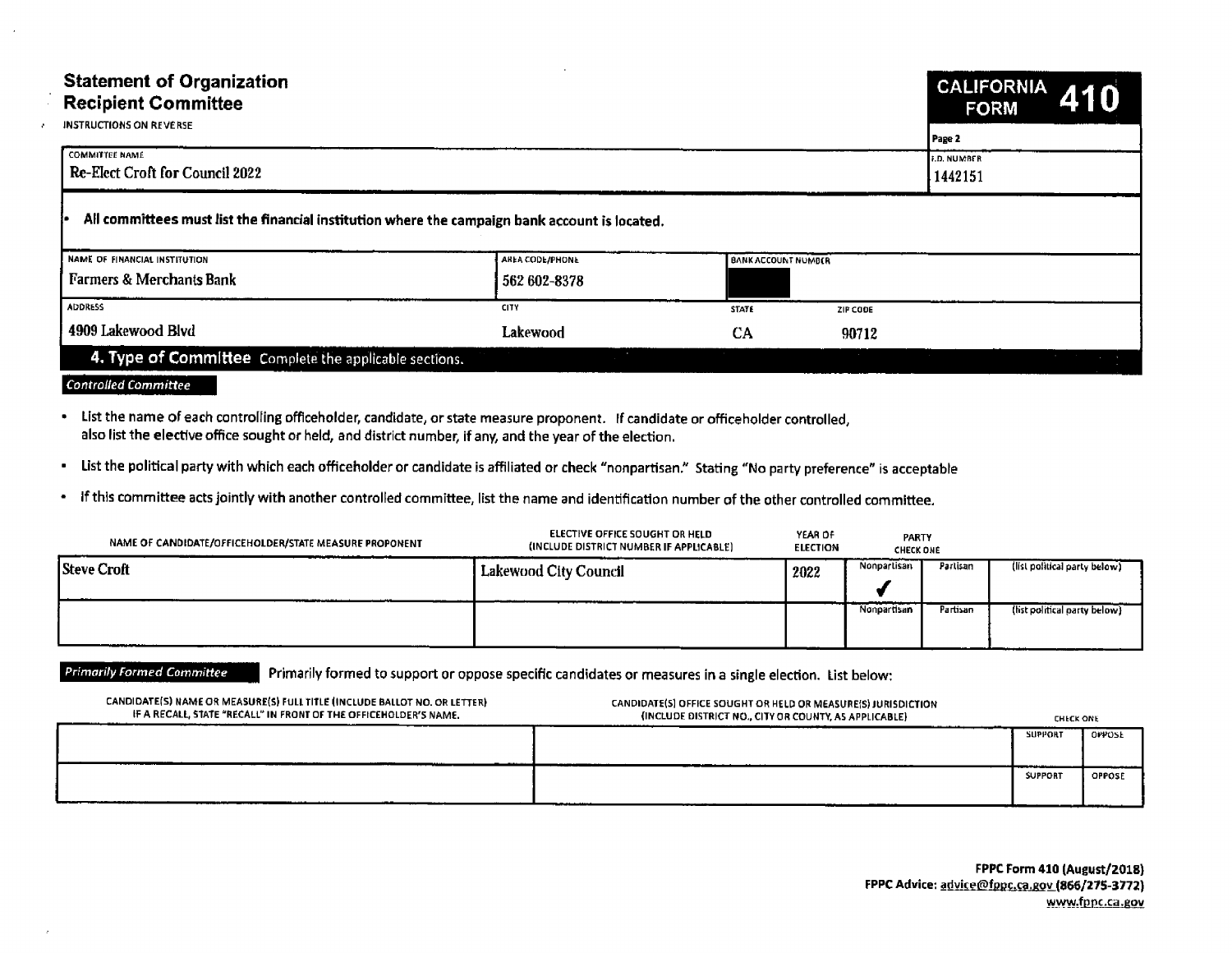| <b>Statement of Organization</b>                                                                                                                                                                                      |                               |
|-----------------------------------------------------------------------------------------------------------------------------------------------------------------------------------------------------------------------|-------------------------------|
| <b>Recipient Committee</b><br><b>INSTRUCTIONS ON REVERSE</b>                                                                                                                                                          | CALIFORNIA 410                |
| <b>COMMITTEE NAME</b>                                                                                                                                                                                                 |                               |
| <b>Re-Elect Croft for Council 2022</b><br>4. Type of Committee (Continued)                                                                                                                                            | 1442151                       |
|                                                                                                                                                                                                                       |                               |
| <b>General Purpose Committee</b><br>Not formed to support or oppose specific candidates or measures in a single election. Check only one box:<br>$\Box$ CiTY Committee $\Box$ COUNTY Committee $\Box$ STATE Committee |                               |
| PROVIDE BRIEF DESCRIPTION OF ACTIVITY                                                                                                                                                                                 |                               |
|                                                                                                                                                                                                                       |                               |
| Sponsored Committee<br>List additional sponsors on an attachment.                                                                                                                                                     |                               |
| NAME OF SPONSOR<br>INDUSTRY GROUP OR AFFILIATION OF SPONSOR                                                                                                                                                           |                               |
| STREET ADDRESS NO. AND STREET                                                                                                                                                                                         | $ZIP$ CODE<br>AREA CODE/PHONE |
|                                                                                                                                                                                                                       |                               |
| <b>Small Contributor Committee</b>                                                                                                                                                                                    |                               |
| Date qualified<br>5. Termination Requirements By signing the verification, the treasurer, assistant treasurer and/or candidate, officeholder, or ponent certify that all of the following conditions have been met:   |                               |
| · This committee has ceased to receive contributions and make expenditures;                                                                                                                                           |                               |
| • This committee does not anticipate receiving contributions or making expenditures in the future;                                                                                                                    |                               |
| * This committee has eliminated or has no intention or ability to discharge all debts, loans received, and other obligations;<br>• This committee has no surplus funds; and                                           |                               |
| $\bullet$ This committee has filed all compaign statements regulared by the Belitical Before Astrological U. (1986)                                                                                                   |                               |

- This committee has eliminated or has no intention or ability to discharge all debts, loans received, and other obligations;
- This committee has no surplus funds; and
- This committee has filed all campaign statements required by the Political Reform Act disclosing all reportable transactions.
	- There are restrictions on the disposition of surplus campaign funds held by elected officers who are leaving office and by defeated candidates. Refer to  $\frac{1}{2}$ Government Code Section 89519.
	- Leftover funds of ballot measure committees may be used for political, legislative or governmental purposes under Government Code Sections 89511 -89518, and are subject to Elections Code Section 18680 and FPPC Regulation 18521. 5,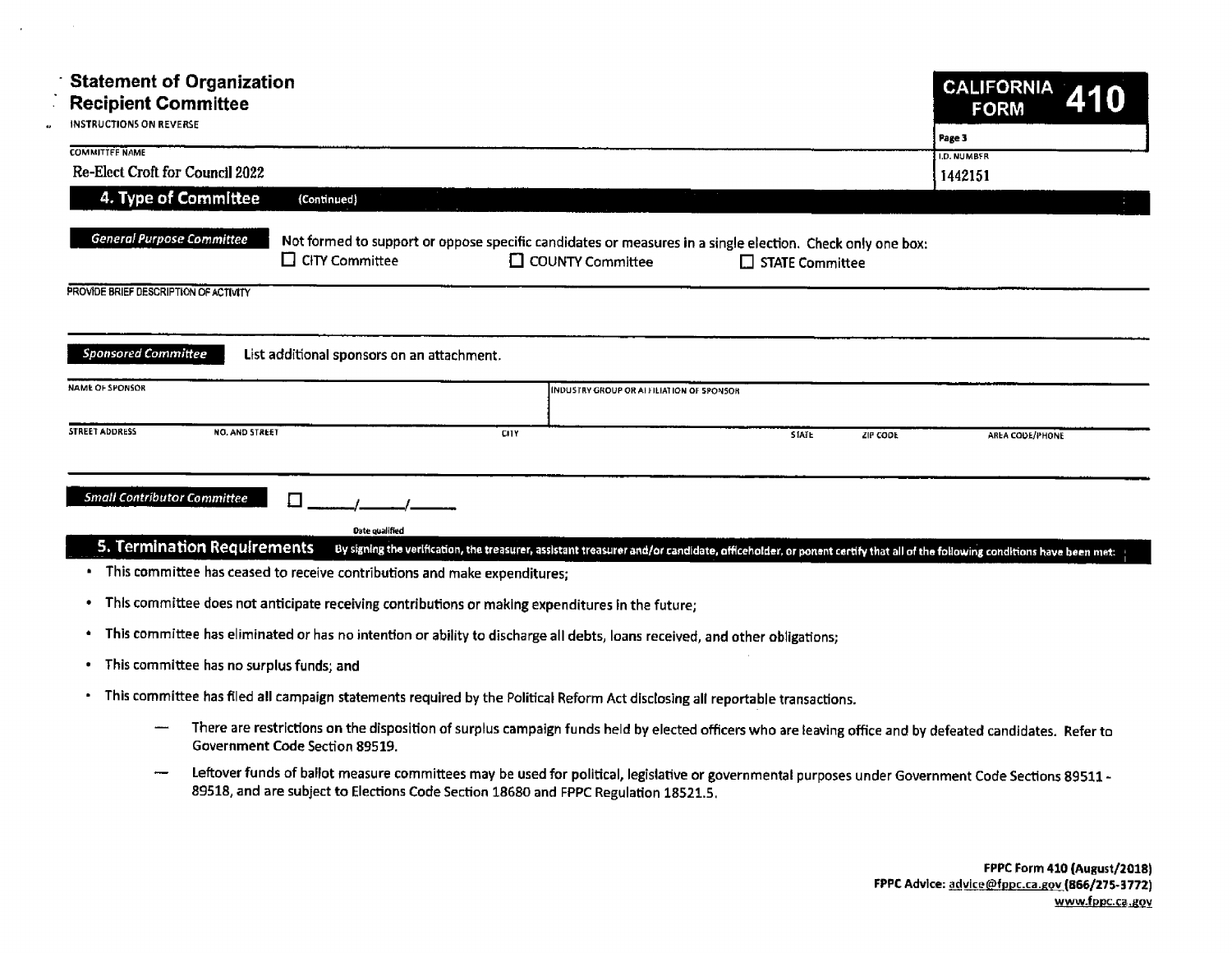|                                                                |                                                                                                                                                                                                                                                                                |                | 5071442151                                                                   |                                           |                                           |
|----------------------------------------------------------------|--------------------------------------------------------------------------------------------------------------------------------------------------------------------------------------------------------------------------------------------------------------------------------|----------------|------------------------------------------------------------------------------|-------------------------------------------|-------------------------------------------|
| <b>Statement of Organization</b><br><b>Recipient Committee</b> |                                                                                                                                                                                                                                                                                |                |                                                                              | Date Stamp                                | <b>CALIFORNIA</b>                         |
| <b>Statement Type</b>                                          | $\overline{\mathbf{Z}}$ Initial<br><b>O</b> Not yet qualified                                                                                                                                                                                                                  | П<br>Amendment | $\square$ Termination - See Part 5                                           | RECEIVED AND FILED CALIFORNIA             | 410                                       |
|                                                                | O Date qualification threshold met Date qualification threshold met                                                                                                                                                                                                            |                | Date of termination                                                          | NOV 02 2024021 NOV 22 AM 11:38            |                                           |
|                                                                |                                                                                                                                                                                                                                                                                |                |                                                                              |                                           | <b>CAMPAIGN FINANCE</b>                   |
| 1. Committee Information<br><b>NAME OF COMMITTEE</b>           | <b>I.D. Number</b><br>(if applicable)                                                                                                                                                                                                                                          |                |                                                                              | 2. Treasurer and Other Principal Officers |                                           |
| Re-Elect Croft for Council 2022                                |                                                                                                                                                                                                                                                                                |                | NAME OF TREASURER<br><b>Steve Croft</b>                                      |                                           |                                           |
|                                                                |                                                                                                                                                                                                                                                                                |                | STREET ADDRESS (NO P.O. BOX)                                                 |                                           |                                           |
| STREET ADDRESS (NO P.O. BOX)                                   |                                                                                                                                                                                                                                                                                |                |                                                                              |                                           | NE                                        |
|                                                                |                                                                                                                                                                                                                                                                                |                | NAME OF ASSISTANT TREASURER, IF ANY                                          |                                           |                                           |
| FULL MAILING ADDRESS (IF DIFFERENT)                            |                                                                                                                                                                                                                                                                                |                | STREET ADDRESS (NO P.O. BOX)                                                 |                                           |                                           |
| E-MAIL ADDRESS (REQUIRED) / FAX (OPTIONAL)<br>Stacro@aol.com   |                                                                                                                                                                                                                                                                                |                | <b>CITY</b>                                                                  | <b>STATE</b>                              | <b>ZIP CODE</b><br><b>ARFA CODE/PHONE</b> |
| COUNTY OF DOMICILE<br>Los Angeles                              | <b>JURISDICTION WHERE COMMITTEE IS ACTIVE</b><br>Lakewood                                                                                                                                                                                                                      |                | NAME OF PRINCIPAL OFFICER(5)                                                 |                                           |                                           |
|                                                                |                                                                                                                                                                                                                                                                                |                | STREET ADDRESS (NO P.O. BOX)                                                 |                                           |                                           |
|                                                                | Attach additional information on appropriately labeled continuation sheets.                                                                                                                                                                                                    |                | <b>CITY</b>                                                                  | <b>STATF</b>                              | <b>ZIP CODE</b><br>AREA CODE/PHONE        |
| 3. Verification                                                |                                                                                                                                                                                                                                                                                |                |                                                                              |                                           |                                           |
|                                                                | Thave used all reasonable diligence in preparing this statement and to the best of my knowledge the information contained herein is true and complete. Tcertify under<br>penalty of perjury under the laws of the State of California that the storegoing is true and correct. |                |                                                                              |                                           |                                           |
| Executed on $//-\angle-\angle$ /                               | DATE                                                                                                                                                                                                                                                                           |                |                                                                              |                                           |                                           |
| <b>Executed on</b>                                             | DATE                                                                                                                                                                                                                                                                           |                | SIGNATURE OF TREASURER OR ASSISTANT TREASURER                                |                                           |                                           |
| Executed on                                                    | DATE                                                                                                                                                                                                                                                                           |                | SIGNATURE OF CONTROLLING OFFICEHOLDER, CANDIDATE, OR STATE MEASURE PROPONENT |                                           |                                           |
| <b>Executed on</b>                                             | DATE                                                                                                                                                                                                                                                                           |                | SIGNATURE OF CONTROLLING OFFICEHOLDER, CANDIDATE, OR STATE MEASURE PROPONENT |                                           |                                           |
|                                                                |                                                                                                                                                                                                                                                                                |                | SIGNATURE OF CONTROLLING OFFICEHOLDER, CANDIDATE, OR STATE MEASURE PROPONENT |                                           | FPPC Form 410 (August/2018)               |

FPPC Advice: advice@fppc.ca.gov (866/275-3772) www.fppc.ca.gov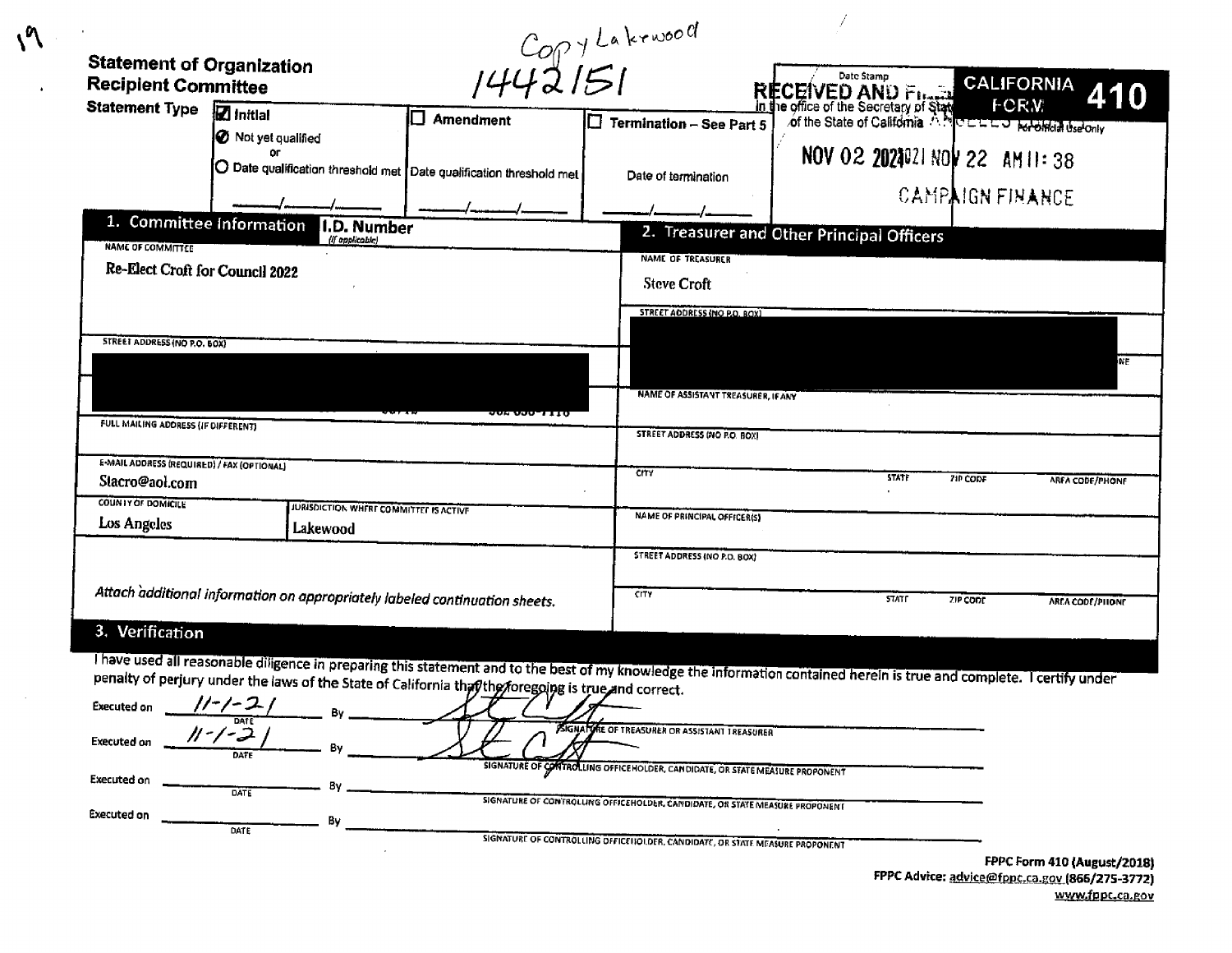## Statement of Organization

| <b>Recipient Committee</b><br><b>INSTRUCTIONS ON REVERSE</b>                                   |                             |                           |          | <u>I CALIFORNIA I</u><br><b>FORM</b> | 410 |
|------------------------------------------------------------------------------------------------|-----------------------------|---------------------------|----------|--------------------------------------|-----|
| <b>COMMITTET NAME</b>                                                                          |                             |                           |          | Page 2                               |     |
| Re-Elect Croft for Council 2022                                                                |                             |                           |          | <b>I.D. NUMBER</b>                   |     |
| All committees must list the financial institution where the campaign bank account is located. |                             |                           |          |                                      |     |
| NAME OF FINANCIAL INSTITUTION<br>Farmers & Merchants Bank                                      | AREA CODE/PHONE             | <b>BANKACCOUNT NUMBER</b> |          |                                      |     |
| <b>ADDRESS</b>                                                                                 | 562 602-8378<br><b>CITY</b> |                           |          |                                      |     |
| 4909 Lakewood Blvd                                                                             | Lakewood                    | <b>STATE</b><br>CA        | ZIP CODE |                                      |     |
| 4. Type of Committee Complete the applicable sections.                                         |                             |                           | 90712    |                                      |     |
| Controlled Committee                                                                           |                             |                           |          |                                      |     |

- List the name of each controlling officeholder, candidate, or state measure proponent. If candidate or officeholder controlled, also list the elective office sought or held, and district number, if any, and the year of the election.
- List the political party with which each officeholder or candidate is affiliated or check" nonpartisan." Stating" No party preference" is acceptable

If this committee acts jointly with another controlled committee, list the name and identification number of the other controlled committee.

| NAME OF CANDIDATE/OFFICEHOLDER/STATE MEASURE PROPONENT<br>Steve Croft | <b>ELECTIVE OFFICE SOUGHT OR HELD</b><br>(INCLUDE DISTRICT NUMBER IF APPLICABLE) | YEAR OF<br><b>ELECTION</b> | PARTY<br><b>CHECK ONE</b> |                 |                              |
|-----------------------------------------------------------------------|----------------------------------------------------------------------------------|----------------------------|---------------------------|-----------------|------------------------------|
|                                                                       | 1 Lakewood City Council                                                          | 2022                       | Nonpartisan               | Partisan        | (list political party below) |
|                                                                       |                                                                                  |                            |                           |                 |                              |
|                                                                       |                                                                                  |                            | Nonpartisan               | <b>Partisan</b> | (list political party below) |
|                                                                       |                                                                                  |                            |                           |                 |                              |

Primarily Formed Committee . Primarily formed to support or oppose specific candidates or measures in a single election. List below:

| CANDIDATE(S) NAME OR MEASURE(S) FULL TITLE (INCLUDE BALLOT NO. OR LETTER)<br>IF A RECALL, STATE "RECALL" IN FRONT OF THE OFFICEHOLDER'S NAME. | CANDIDATE(S) OFFICE SOUGHT OR HELD OR MEASURE(S) JURISDICTION<br>(INCLUDE DISTRICT NO., CITY OR COUNTY, AS APPLICABLE) | <b>CHECK ONE</b> |               |
|-----------------------------------------------------------------------------------------------------------------------------------------------|------------------------------------------------------------------------------------------------------------------------|------------------|---------------|
|                                                                                                                                               |                                                                                                                        | <b>SUPPORT</b>   | <b>OPPOSE</b> |
|                                                                                                                                               |                                                                                                                        | <b>SUPPORT</b>   | OPPOSE        |
|                                                                                                                                               |                                                                                                                        |                  |               |

FPPC Form 410 (August/2018) FPPC Advice: advice@fppc.ca.gov (866/275-3772) www.fppc.ca.gov